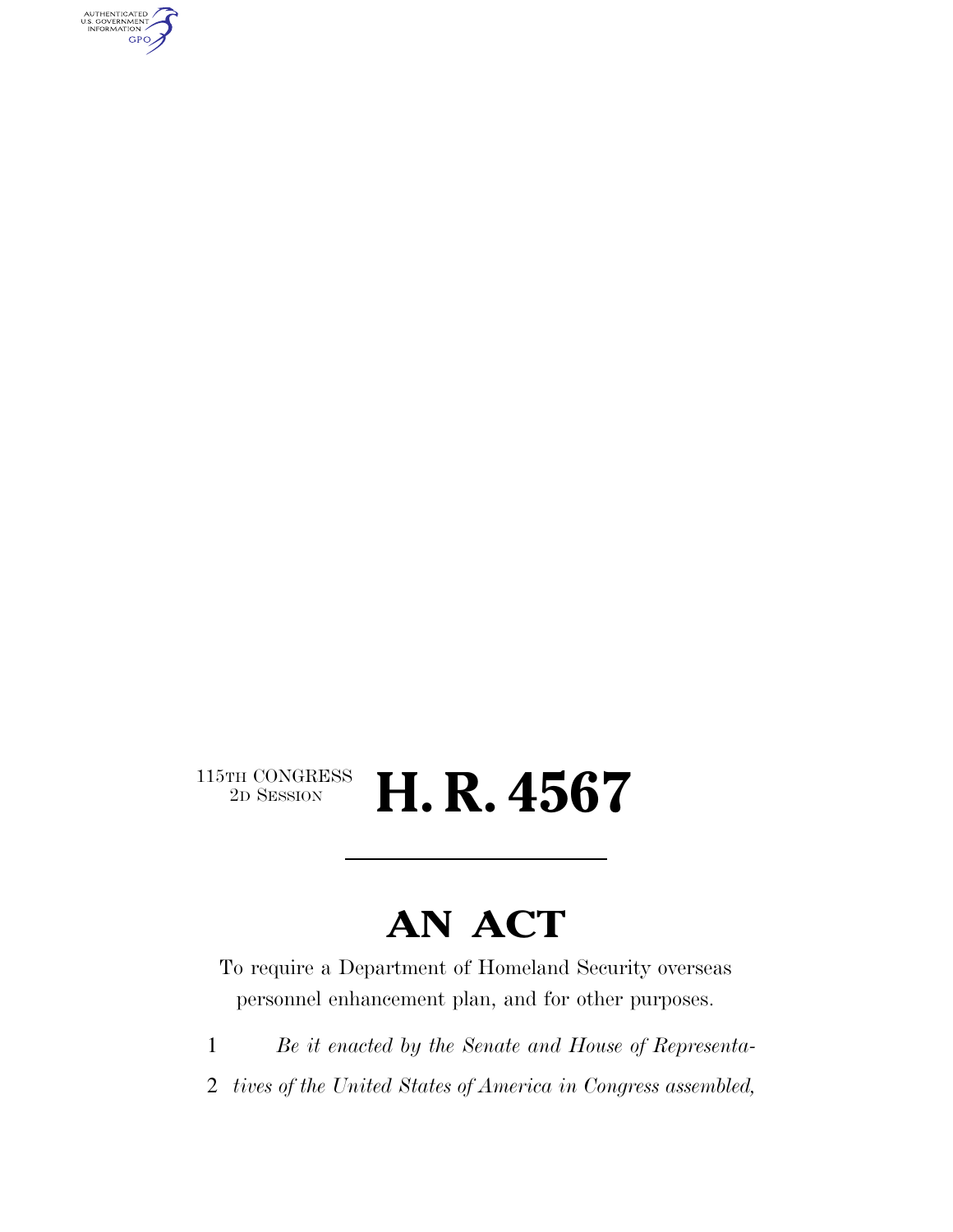#### **SECTION 1. SHORT TITLE.**

 This Act may be cited as the ''DHS Overseas Per-sonnel Enhancement Act of 2017''.

#### **SEC. 2. OVERSEAS PERSONNEL BRIEFING.**

 (a) IN GENERAL.—Not later than 90 days after sub- mission of the comprehensive 3-year strategy required under section 1910 of the National Defense Authorization Act for Fiscal Year 2017 (Public Law 114–328) and every 180 days thereafter, the Secretary of Homeland Security shall brief the Committee on Homeland Security of the House of Representatives and the Committee on Home- land Security and Governmental Affairs of the Senate re- garding Department of Homeland Security personnel with primary duties that take place outside of the United States.

 (b) REQUIREMENTS.—The briefing required under subsection (a) shall include the following:

 (1) A detailed summary of each type of per- sonnel position with primary duties that take place outside of the United States and how each such po- sition contributes to the Department of Homeland Security's counterterrorism mission.

 (2) Information related to how the geographic and regional placement of such positions contributes to the Department's counterterrorism mission.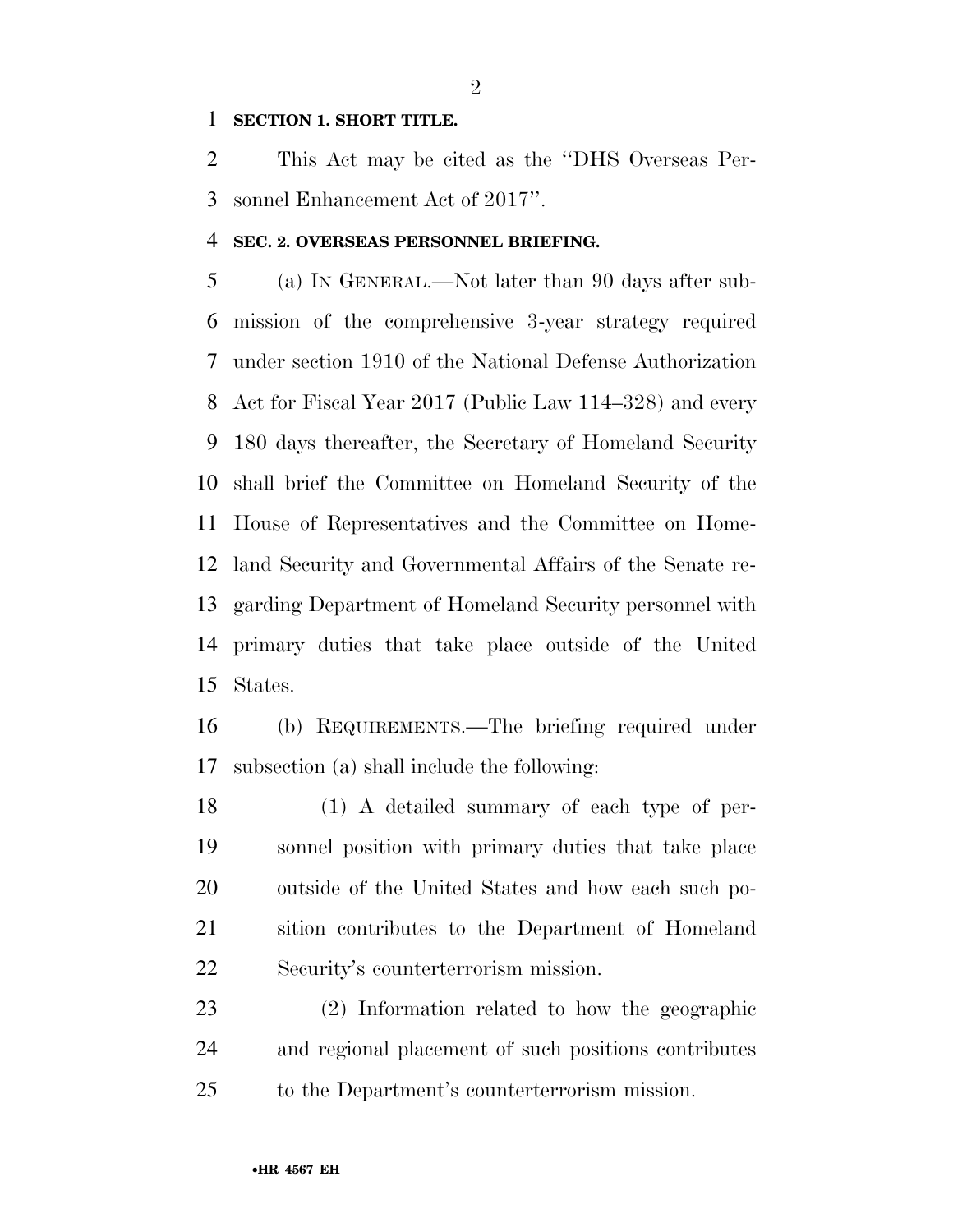(3) Information related to the position-specific training received by such personnel before and dur-ing placement at a foreign location.

 (4) Challenges that may impede the commu- nication of counterterrorism information between Department personnel at foreign locations and De- partment entities in the United States, including technical, resource, and administrative challenges.

 (5) The status of efforts to implement the strategy referred to in subsection (a).

 (6) The status of efforts (beginning with the second briefing required under this section) to imple-ment the enhancement plan under section 3.

#### **SEC. 3. OVERSEAS PERSONNEL ENHANCEMENT PLAN.**

 (a) IN GENERAL.—Not later than 90 days after the briefing required under section 2, the Secretary shall sub- mit to the Committee on Homeland Security of the House and the Committee on Homeland Security and Govern- mental Affairs of the Senate a plan to enhance the effec- tiveness of Department of Homeland Security personnel at foreign locations.

 (b) PLAN REQUIREMENTS.—The plan referred to in subsection (a) shall include proposals to—

 (1) improve efforts of Department of Homeland Security personnel at foreign locations, as necessary,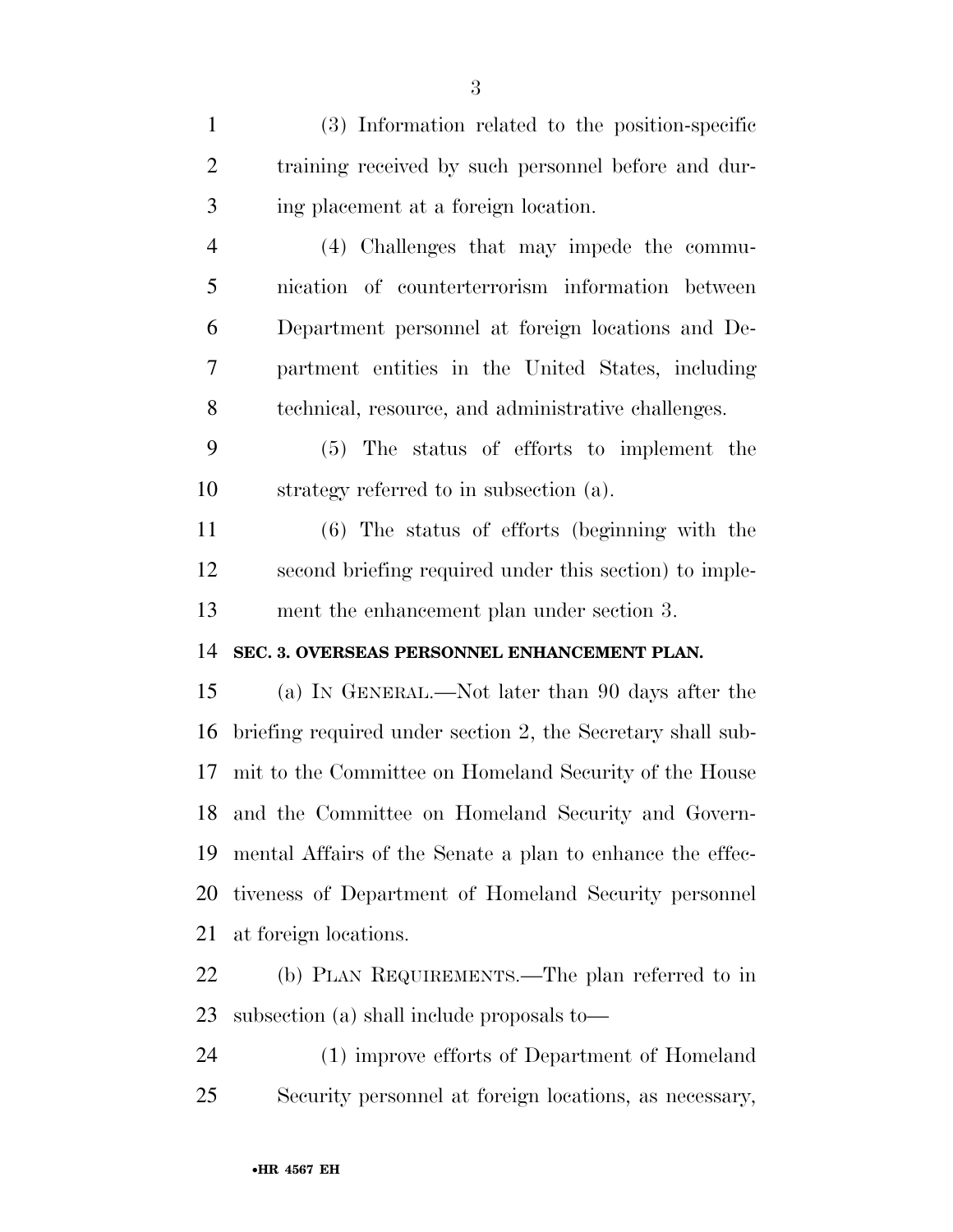| $\mathbf{1}$   | for purposes of providing foreign partner capacity  |
|----------------|-----------------------------------------------------|
| 2              | development and furthering the Department's         |
| 3              | counterterrorism mission;                           |
| $\overline{4}$ | (2) as appropriate, redeploy Department per-        |
| 5              | sonnel to respond to changing threats to the United |
| 6              | States;                                             |
| $\mathbf \tau$ | $(9)$ expanse collaboration among $D$ and $x$       |

 (3) enhance collaboration among Department personnel at foreign locations, other Federal per-sonnel at foreign locations, and foreign partners;

 (4) improve the communication of counterter- rorism information between Department personnel at foreign locations and Department entities in the United States, including to address technical, re-source, and administrative challenges; and

 (5) maintain practices to guard against counter-espionage threats associated with Depart-ment personnel.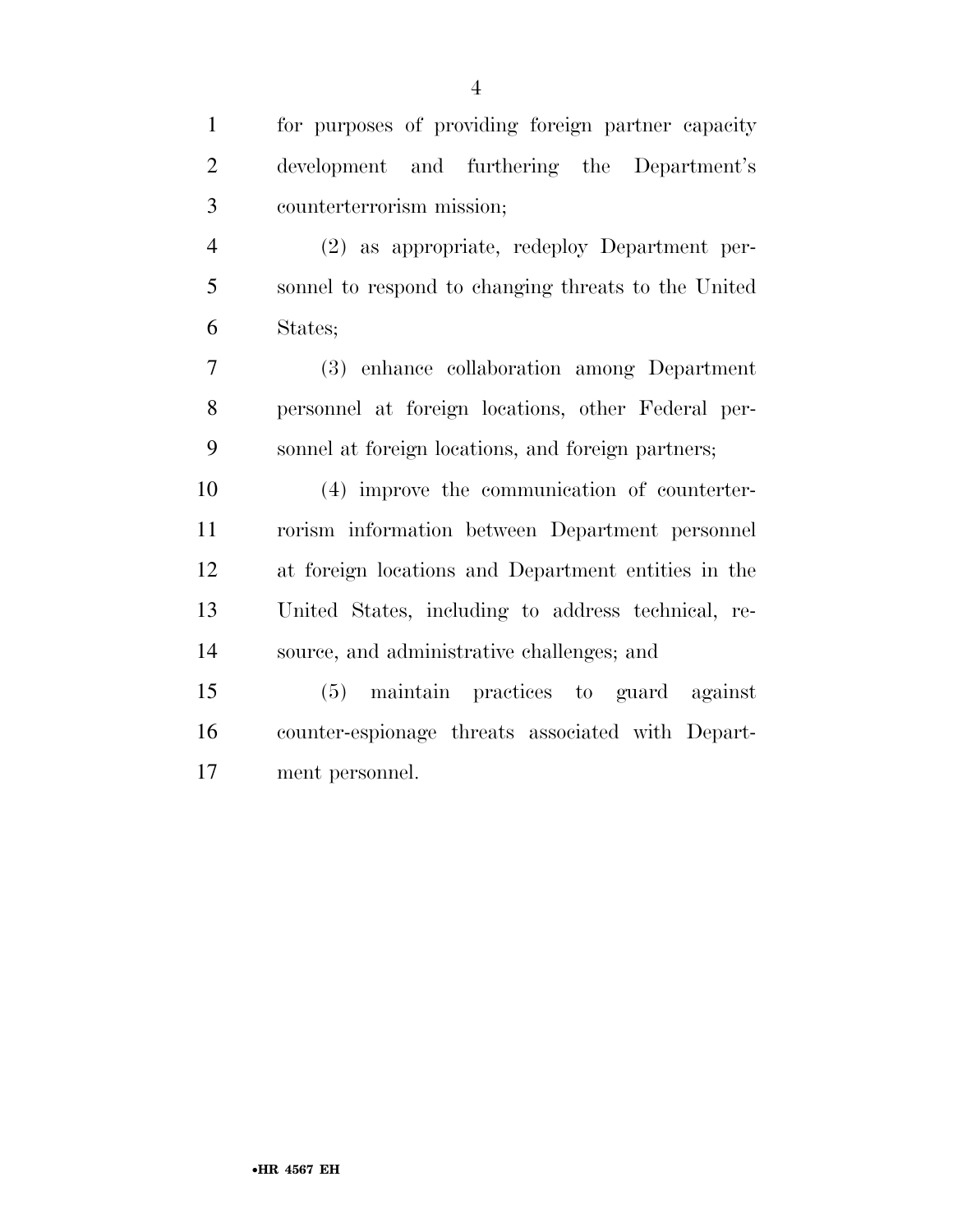#### 1 **SEC. 4. TERMINATION.**

2 The briefing requirement under section 2 shall termi-3 nate on the date that is 4 years after the submission of 4 the strategy referred to in such section.

Passed the House of Representatives January 10, 2018.

Attest:

*Clerk.*